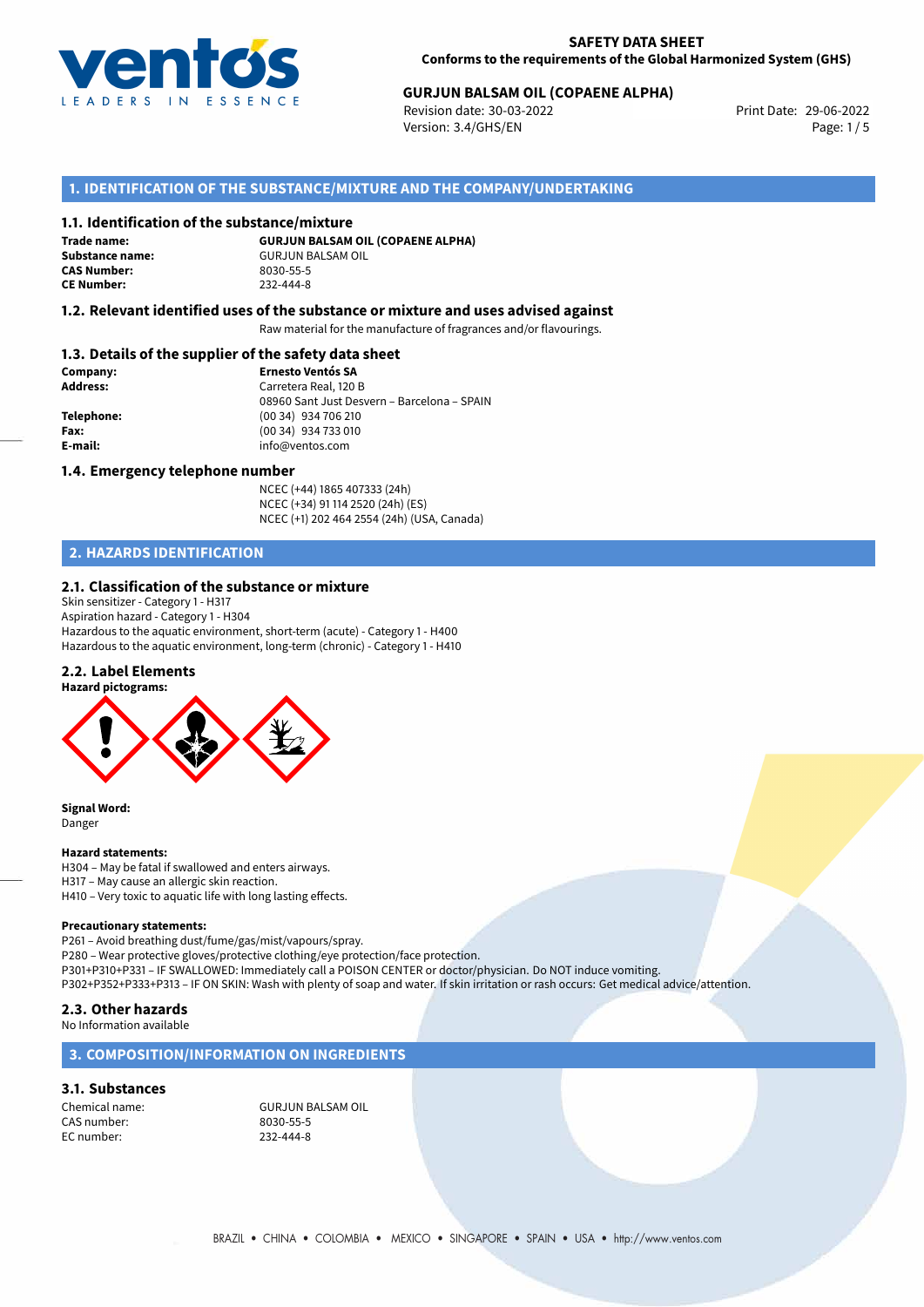

# **GURJUN BALSAM OIL (COPAENE ALPHA)**<br>
Revision date: 30-03-2022<br>
Print Date: 29-06-2022

Revision date: 30-03-2022 Version: 3.4/GHS/EN Page: 2 / 5

#### **Hazardous constituents:**

| <b>Chemical Name</b> | % (w/w)        | CAS No<br><b>EC No</b> | <b>Classification according to GHS</b>                                                                                                                             |
|----------------------|----------------|------------------------|--------------------------------------------------------------------------------------------------------------------------------------------------------------------|
| BETA-CARYOPHYLLENE   | $>10$ ; $<$ 25 | 87-44-5<br>201-746-1   | Skin sensitizer - Category 1B - H317<br>Aspiration hazard - Category 1 - H304                                                                                      |
| DELTA-CADINENE       | $>10$ ; $<$ 25 | 483-76-1               | Skin Irritant - Category 2 - H315<br>Eye Irritant - Category 2 - H319<br>Specific target organ toxicity following single exposure - Category 3 (irritation) - H335 |

[See the full text of the hazard statements in section 16.](#page-4-0)

## **3.2. Mixtures**

Not applicable.

# **4. FIRST-AID MEASURES**

#### **4.1. Description of necessary first aid measures**

| Ingestion:    | Rinse mouth with water.                                                                                               |
|---------------|-----------------------------------------------------------------------------------------------------------------------|
|               | Obtain medical advice.                                                                                                |
|               | Keep at rest. Do not induce vomiting.                                                                                 |
| Eye contact:  | In case of contact with eyes, rinse immediately with plenty of water for at least 15 minutes and seek medical advice. |
| Inhalation:   | Remove person to fresh air and keep at rest.                                                                          |
|               | Seek immediate medical advice.                                                                                        |
| Skin contact: | Take off immediately all contaminated clothing.                                                                       |
|               | Thoroughly wash affected skin with soap and water.                                                                    |
|               | Seek medical attention if symptoms persist.                                                                           |

## **4.2. Most important symptoms and effects, both acute and delayed**

No information available.

# **4.3. Indication of any immediate medical attention and special treatment needed**

No information available.

# **5. FIRE-FIGHTING MEASURES**

## **5.1. Extinguishing Media**

Water spray, carbon dioxide, dry chemical powder or appropriate foam. For safety reasons do not use full water jet.

#### **5.2. Special hazards arising from the substance or mixture**

Known or Anticipated Hazardous Products of Combustion: Emits toxic fumes under fire conditions.

## **5.3. Advice for firefighters**

High temperatures can lead to high pressures inside closed containers. Avoid inhalation of vapors that are created. Use appropriate respiratory protection. Do not allow spillage of fire to be poured into drains or watercourses. Wear self-contained breathing apparatus and protective clothing.

# **6. ACCIDENTAL RELEASE MEASURES**

## **6.1. Personal precautions, protective equipment and emergency procedures**

Evacuate surronding areas. Ensure adequate ventilation. Keep unnecessary and unprotected personnel from entering.

Do not breathe vapor/spray. Avoid contact with skin and eyes. Information regarding personal protective measures: see section 8.

#### **6.2. Environmental precautions**

To avoid possible contamination of the environment, do not discharge into any drains, surface waters or groundwaters.

## **6.3. Methods and materials for containment and cleaning up**

Cover with an inert, inorganic, non-combustible absorbent material (e.g. dry-lime, sand, soda ash). Place in covered containers using non-sparking tools and transport outdoors. Avoid open flames or sources of ignition (e.g. pilot lights on gas hot water heater). Ventilate area and wash spill site after material pickup is complete.

## **6.4. Reference to other sections**

Information regarding exposure controls, personal protection and disposal considerations can be found in sections 8 and 13.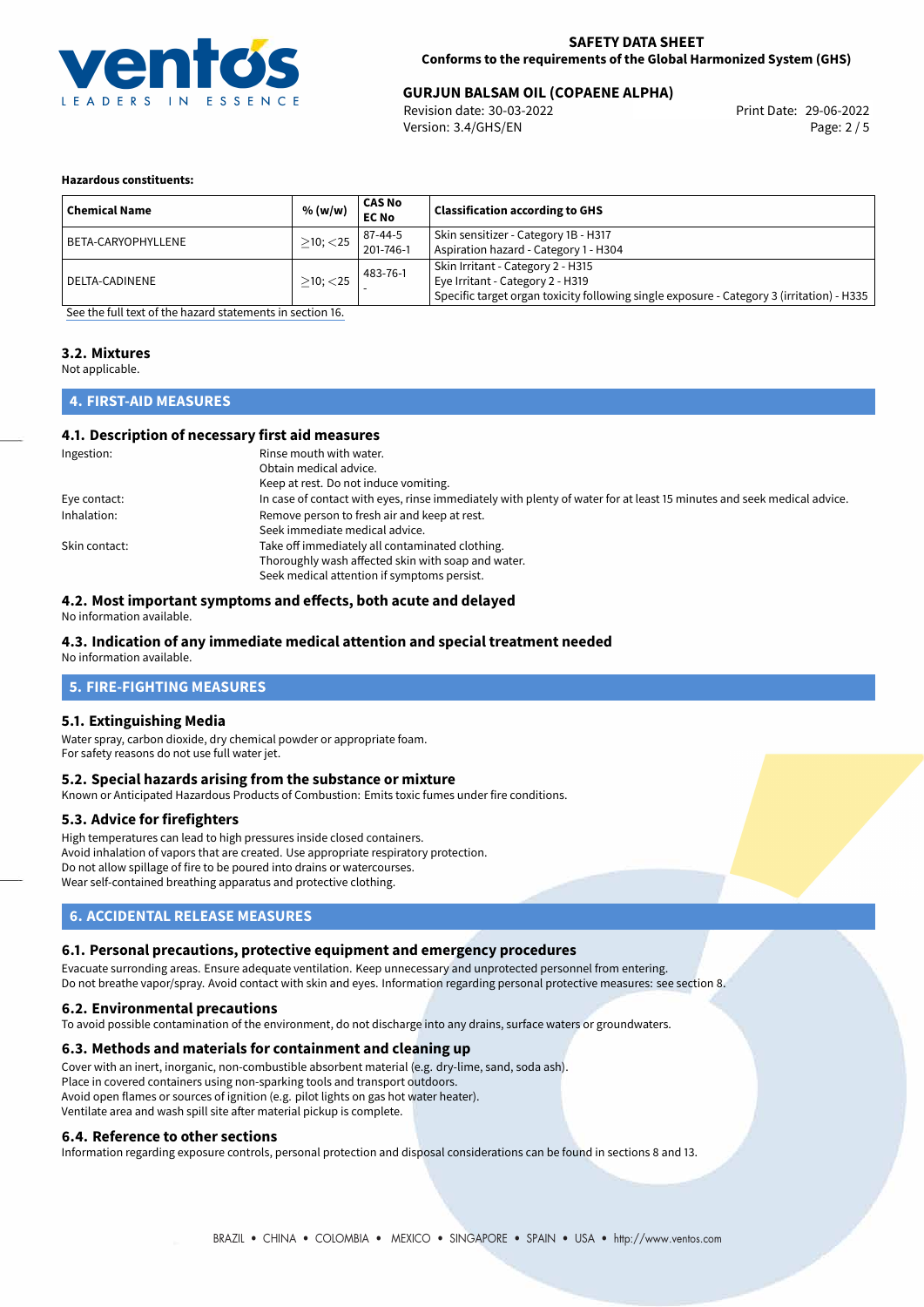

# **GURJUN BALSAM OIL (COPAENE ALPHA)**<br>
Revision date: 30-03-2022<br>
Print Date: 29-06-2022

Revision date: 30-03-2022 Version: 3.4/GHS/EN Page: 3 / 5

# **7. HANDLING AND STORAGE**

## **7.1. Precautions for safe handling**

Do not store or handle this material near food or drinking water. Do not smoke. Avoid contact with the eyes, skin and clothing. Wear protective clothing and use glasses. Observe the rules of safety and hygiene at work. Keep in the original container or an alternative made from a compatible material.

# **7.2. Conditions for safe storage, including any incompatibilities**

Store in tightly closed and preferably full containers in a cool, dry and ventilated area, protected from light. Keep away from sources of ignition (e.g. hot surfaces, sparks, flame and static discharges). Keep away from incompatible materials (see section 10).

## **7.3. Specific end use(s)**

No information available.

**8. EXPOSURE CONTROLS AND PERSONAL PROTECTION**

#### **8.1. Control parameters**

Components with occupational exposure limits: None known.

#### **8.2. Exposure controls**

Measures should be taken to prevent materials from being splashed into the body. Provide adequate ventilation, according to the conditions of use. Use a mechanical exhaust if required.

#### **8.3. Individual protection measures, such as personal protective equipment**

| Eye/Face protection:             | Chemical safety goggles are recommended. Wash contaminated goggles before reuse.                                                            |
|----------------------------------|---------------------------------------------------------------------------------------------------------------------------------------------|
| Hand Protection:                 | Chemical-resistant gloves are recommended. Wash contaminated gloves before reuse.                                                           |
| Body protection:                 | Personal protective equipment for the body should be selected based on the task being performed and the risks<br>involved.                  |
| Respiratory Protection:          | In case of insufficient ventilation, use suitable respiratory equipment.                                                                    |
| Environmental exposure controls: | Emissions from ventilation or process equipment should be checked to ensure they comply with environmental<br>protection legislation.       |
|                                  | In some cases, filters or engineering modifications to the process equipment will be necessary to reduce emissions to<br>acceptable levels. |
|                                  |                                                                                                                                             |

# **9. PHYSICAL AND CHEMICAL PROPERTIES**

## **9.1. Information on basic physical and chemical properties**

| Appearance:                            | Liquid                    |
|----------------------------------------|---------------------------|
| Colour:                                | Conforms to standard      |
| Odour:                                 | Conforms to standard      |
| Odour theshold:                        | Not determined            |
| pH:                                    | Not determined            |
| Melting point/freezing point:          | Not determined            |
| Boling point/boiling range (°C):       | Not determined            |
| Flash point:                           | $110^{\circ}$ C           |
| Evaporation rate:                      | Not determined            |
| Flammability:                          | Not determined            |
| Lower flammability/Explosive limit:    | Not determined            |
| Upper flammability/Explosive limit:    | Not determined            |
| Vapour pressure:                       | Not determined            |
| Vapour Density:                        | Not determined            |
| Density:                               | $0,91-0,92$ g/mL (20°C)   |
| Relative density:                      | $0,91 - 0,92$ (20°C)      |
| Water solubility:                      | <b>INSOLUBLE IN WATER</b> |
| Solubility in other solvents:          | <b>SOLUBLE IN ETHANOL</b> |
| Partition coefficient n-octanol/water: | Not determined            |
| Auto-ignition temperature:             | Not determined            |
| Decomposition temperature:             | Not determined            |
| Viscosity, dynamic:                    | Not determined            |
| Viscosity, kinematic:                  | Not determined            |
| Explosive properties:                  | Not determined            |
| Oxidising properties:                  | <b>NONE EXPECTED</b>      |
|                                        |                           |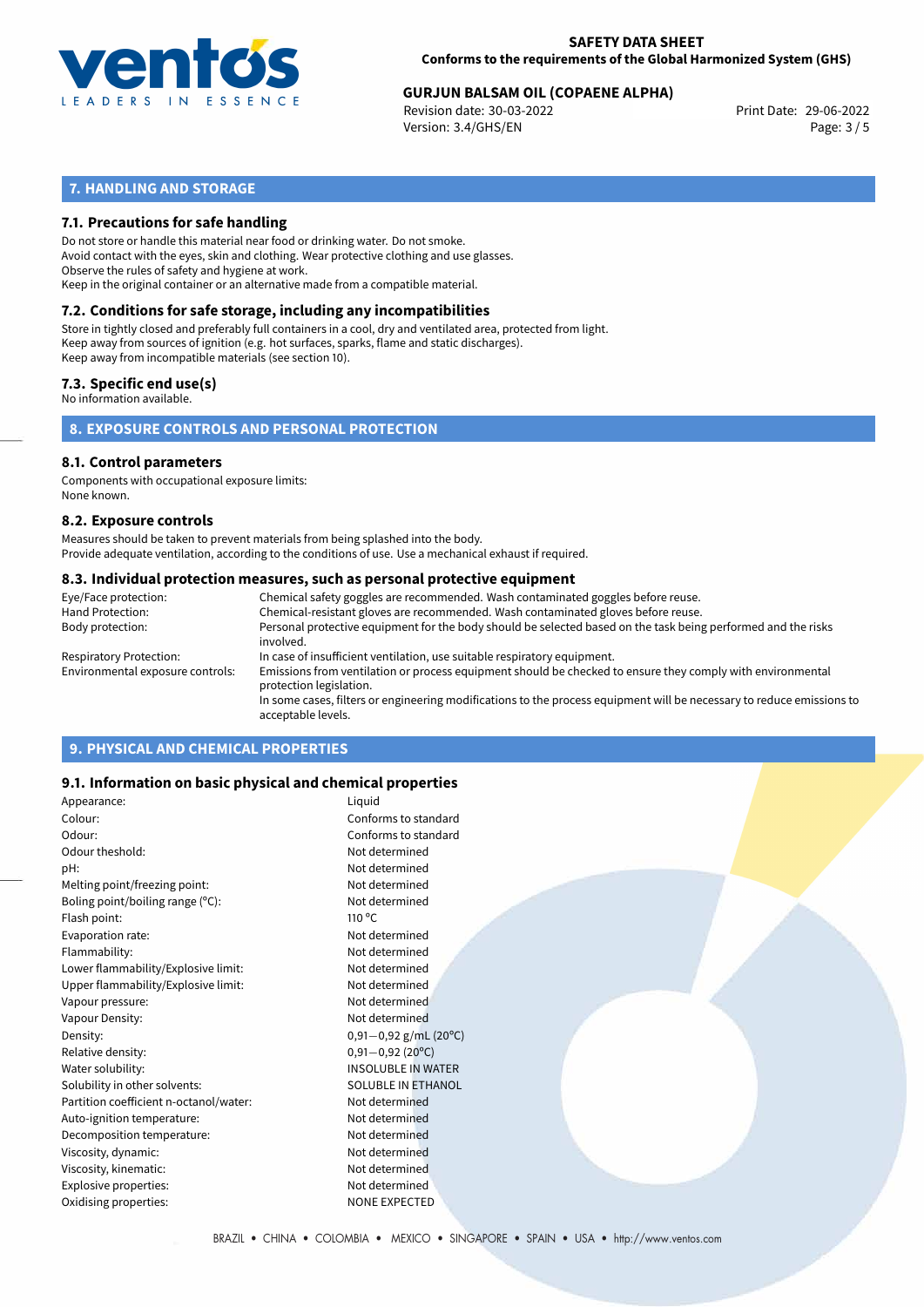

# **GURJUN BALSAM OIL (COPAENE ALPHA)**<br>
Revision date: 30-03-2022<br>
Print Date: 29-06-2022

Revision date: 30-03-2022 Version: 3.4/GHS/EN Page: 4 / 5

# **10. STABILITY AND REACTIVITY**

#### **10.1. Reactivity**

No hazardous reactions if stored and handled as prescribed/indicated.

#### **10.2. Chemical stability**

The product is stable if stored and handled as prescribed/indicated.

#### **10.3. Possibility of hazardous reactions**

No hazardous reactions if stored and handled as prescribed/indicated.

#### **10.4. Conditions to Avoid**

Conditions to Avoid: Excessive heat, flame or other ignition sources.

#### **10.5. Incompatible materials**

Avoid contact with strong acids and bases and oxidizing agents.

#### **10.6. Hazardous decomposition products**

During combustion may form carbon monoxide and unidentified organic compounds.

## **11. TOXICOLOGICAL INFORMATION**

| <b>Acute toxicity</b>             | Based on the data available, the criteria for classification are not met. |
|-----------------------------------|---------------------------------------------------------------------------|
| <b>Skin corrosion/irritation</b>  | Based on the data available, the criteria for classification are not met. |
| Serious eye damage/irritation     | Based on the data available, the criteria for classification are not met. |
| Respiratory or skin sensitisation | May cause an allergic skin reaction.                                      |
| <b>Germ cell mutagenicity</b>     | Based on the data available, the criteria for classification are not met. |
| Carcinogenicity                   | Based on the data available, the criteria for classification are not met. |
| <b>Reproductive toxicity</b>      | Based on the data available, the criteria for classification are not met. |
| <b>STOT-single exposure</b>       | Based on the data available, the criteria for classification are not met. |
| <b>STOT-repeated exposure</b>     | Based on the data available, the criteria for classification are not met. |
| <b>Aspiration hazard</b>          | May be fatal if swallowed and enters airways.                             |

# **12. ECOLOGICAL INFORMATION**

#### **12.1. Toxicity**

**Assessment:** Very toxic to aquatic life with long lasting effects. **Experimental/calculated data:** No information available.

### **12.2. Degradability**

No information available.

#### **12.3. Bioaccumulative potential** No information available.

**12.4. Soil mobility** No information available.

# **12.5. Other adverse effects**

See also sections 6, 7, 13 and 15 Do not allow to get into waste water or waterways.

## **13. DISPOSAL CONSIDERATIONS**

#### **13.1. Waste treatment methods**

Dispose of in accordance with national and local environmental regulations.